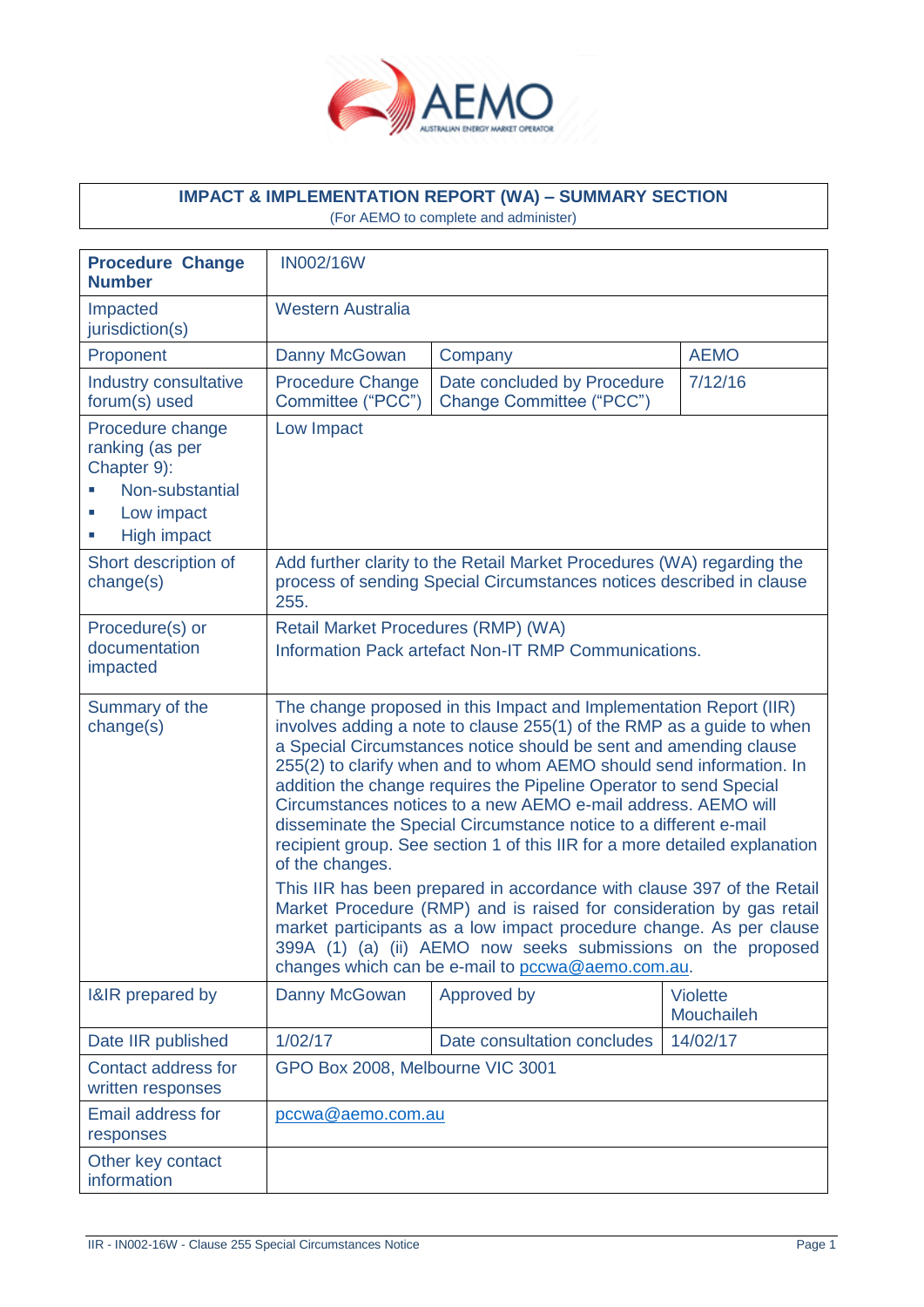# **IMPACT & IMPLEMENTATION REPORT (WA) – DETAILED REPORT SECTION**

| <b>CRITICAL EXAMINATION OF PROPOSAL</b>                     |                                                                                                                                                                                                                                                                                                                                                                                                                                         |  |
|-------------------------------------------------------------|-----------------------------------------------------------------------------------------------------------------------------------------------------------------------------------------------------------------------------------------------------------------------------------------------------------------------------------------------------------------------------------------------------------------------------------------|--|
| 1. Description of<br>change(s) and reasons<br>for change(s) | The proposed changes contained in this IIR were developed by<br>AEMO and raised for discussion as a Gas Market Issue ("GMI") at<br>the Procedure Change Committee (PCC) meeting on 07/12/16. At<br>that meeting, the PCC endorsed the proposed amendments as<br>described in attachment A as a low impact procedure change and<br>in accordance with clause 394(4) of the RMP (WA) recommends<br>that AEMO accept the proposed changes. |  |
|                                                             | Reasons why the proposed changes are needed:                                                                                                                                                                                                                                                                                                                                                                                            |  |
|                                                             | The proposed changes have been designed to resolve the lack of<br>clarity in the provisions pertaining to the Special Circumstances<br>notices described in clause 255. Specifically the changes are to<br>clarify:                                                                                                                                                                                                                     |  |
|                                                             | (i) Clause 255(1), which is currently silent on the criteria for<br>what is a "special circumstance", and leaves it to the<br>Pipeline Operator to determine when to submit a notice;                                                                                                                                                                                                                                                   |  |
|                                                             | (ii) Clause 255(1) which currently does not specify the AEMO<br>contact information where the Pipeline Operator is to send<br>the notice; and                                                                                                                                                                                                                                                                                           |  |
|                                                             | (iii) Clause 255(2) which lacks certainty regarding<br>the<br>timeframes by which AEMO is to notify market participants<br>after it receives a notice from Pipeline Operators under<br>clause 255(1). This clause could be interpreted in two ways<br>- within 1 hour or "promptly", the latter of which is defined<br>under Clause 11(2)(b) as next business day.                                                                      |  |
|                                                             | <b>Description of the proposed changes:</b>                                                                                                                                                                                                                                                                                                                                                                                             |  |
|                                                             | The changes proposed to provide clarity are:                                                                                                                                                                                                                                                                                                                                                                                            |  |
|                                                             | (i) Add a note to clause 255(1) (see Attachment A) as a guide<br>for the Pipeline Operator as to when a notice is to be sent<br>under clause 255(1);                                                                                                                                                                                                                                                                                    |  |
|                                                             | (ii) Add a note to clause 255(1) (see Attachment A) that the<br>Information Pack prescribes the e-mail address Pipeline<br>Operators are to use. An update to the Information Pack<br>(see Attachment B) is also proposed that specifies notices<br>are to be sent to the "wa255notice@aemo.com.au" e-mail<br>account. A sample e-mail is also provided in Attachment C<br>as well as the template of the notice (see Attachment D).    |  |
|                                                             | (iii) Amend the RMP to remove the word "promptly". AEMO is<br>also proposing that the electronic address (e-mail address)<br>prescribed in the GBO id table be used as the "record of<br>source" to disseminate the Special Circumstance notice<br>(see Attachment A).                                                                                                                                                                  |  |
|                                                             | The proposed changes require minor business process changes<br>only. There a no changes to any of AEMO or market participants IT<br>WA gas retail market systems.                                                                                                                                                                                                                                                                       |  |
|                                                             | Subject to the appropriate approval being obtained, the proposed<br>amendments are to be published in a new version 2.0 of the RMP<br>and a new version 5.3 Non-IT RMP Communications that is                                                                                                                                                                                                                                           |  |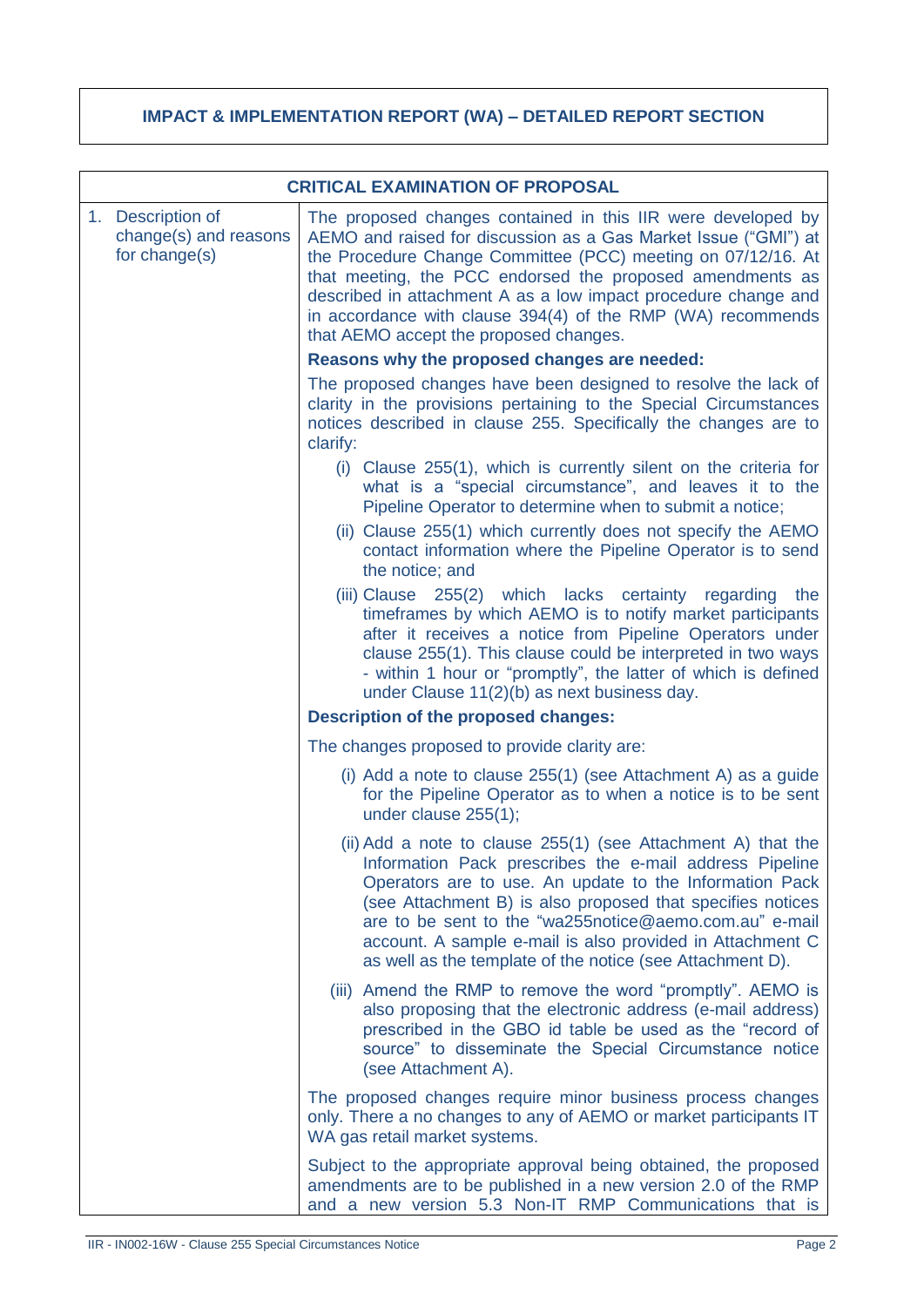|    | targeted for an effective date of 31/03/17.                                                                                                                                                                                                                                                                                                     |                                                                                                                                                                                                                                                                                                                                                                                                                                                                                      |  |
|----|-------------------------------------------------------------------------------------------------------------------------------------------------------------------------------------------------------------------------------------------------------------------------------------------------------------------------------------------------|--------------------------------------------------------------------------------------------------------------------------------------------------------------------------------------------------------------------------------------------------------------------------------------------------------------------------------------------------------------------------------------------------------------------------------------------------------------------------------------|--|
|    |                                                                                                                                                                                                                                                                                                                                                 | The precise amendments are detailed in Attachment A, B, C and D<br>of this IIR.                                                                                                                                                                                                                                                                                                                                                                                                      |  |
| 2. | Reference<br>documentation<br><b>Retail Market</b><br>Procedure (the<br>"Procedures");<br><b>AEMO</b><br>×.<br><b>Business/Informat</b><br>ion Specification<br>Pack Reference;<br>and/or<br>Other Reference.                                                                                                                                   | Retail Market Procedures (RMP) (WA) version 1.0<br>Information Pack artefact Non-IT RMP Communications version<br>5.2.                                                                                                                                                                                                                                                                                                                                                               |  |
| 3. | The high-level details<br>of the change(s) to the<br>existing Procedure<br>This includes:<br>a comparison of<br>the existing<br>operation of the<br>Procedure to the<br>proposed change<br>to the operation<br>of the Procedure;<br>and<br>a marked up<br>×.<br>version of the<br>proposed<br>Procedure<br>changes (see<br><b>Attachment A)</b> | As indicated in section 1, the proposed changes in this IIR is to add<br>further clarity to the RMPs.<br>The precise amendments are detailed in Attachment A, B, C and D.                                                                                                                                                                                                                                                                                                            |  |
|    | 4. Explanation regarding<br>the order of magnitude<br>of the change<br>(e.g. material, non-<br>material or non-<br>substantial)                                                                                                                                                                                                                 | The impact of the proposed amendments as described in this IIR<br>are considered to be 'low impact' because the amendments:<br>a) Do not materially impact the information technology systems<br>of AEMO, participants, pipeline operators or prescribed<br>persons;<br>b) Do not materially alter consumer protection mechanisms<br>under the Procedures; and<br>Do not have a material commercial impact on AEMO,<br>C)<br>participants, pipeline operators or prescribed persons. |  |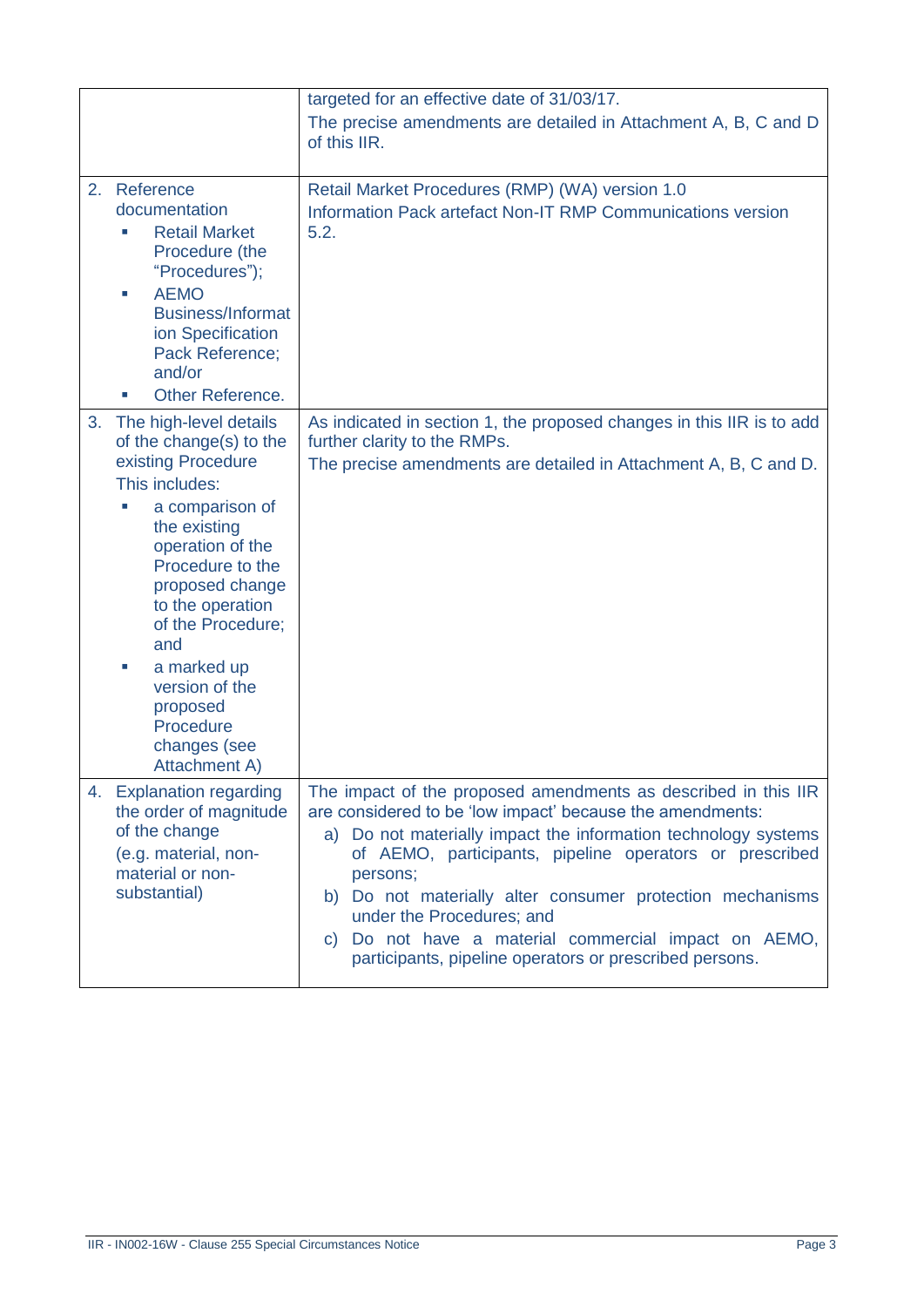| ASSESSMENT OF LIKELY EFFECT OF PROPOSAL                                                                                                                                                                                                                                |                                                                                                                                                                                                                                                                                                                                                                                                                                                                                                                                                                                                                                                                                                                                                                                                                                                                                                                                         |  |
|------------------------------------------------------------------------------------------------------------------------------------------------------------------------------------------------------------------------------------------------------------------------|-----------------------------------------------------------------------------------------------------------------------------------------------------------------------------------------------------------------------------------------------------------------------------------------------------------------------------------------------------------------------------------------------------------------------------------------------------------------------------------------------------------------------------------------------------------------------------------------------------------------------------------------------------------------------------------------------------------------------------------------------------------------------------------------------------------------------------------------------------------------------------------------------------------------------------------------|--|
| 5. Overall Industry<br>cost/benefit analysis<br>(tangible / intangible /<br>risk) and/or cost<br>estimates                                                                                                                                                             | AEMO will not incur any implementation cost or ongoing cost<br>associated with the proposed procedure change. At the PCC held<br>on 7/12/16 no gas retail market participants indicated that they<br>would incur costs as a result of this change.<br>AEMO considers that the likely benefit for industry as a whole is<br>clarity in Procedures to make it straightforward for all parties to<br>comply with requirements and to ensure that participants receive<br>information which may impact their operations in the retail market as<br>soon as practical.                                                                                                                                                                                                                                                                                                                                                                       |  |
| 6. The likely effect of the<br>change(s) on<br>stakeholders<br>(e.g. industry or end-<br>users)                                                                                                                                                                        | AEMO will need to set up a process to administer the forwarding of<br>the information provided to AEMO within the prescribed one hour<br>timeline.<br>AEMO will need to establish a new e-mail account to receive<br>Special Circumstances notices from the Pipeline Operator.<br>AEMO will need to update the Special Circumstances notice<br>template with the new e-mail account details and publish the new<br>template on its website.<br>Pipeline Operators will need to set up an internal business process<br>to send Special Circumstances notices to AEMO's new e-mail<br>address as described in Attachment B in a form described in the<br>sample contained in Attachment C.<br>Procedure Change Committee (PCC) members will need to advise<br>the staff within their organisation that currently administer the e-mail<br>accounts referred to in the GBO id that they will be receiving Special<br>Circumstance notices. |  |
| 7. Testing requirements                                                                                                                                                                                                                                                | There are no testing requirements                                                                                                                                                                                                                                                                                                                                                                                                                                                                                                                                                                                                                                                                                                                                                                                                                                                                                                       |  |
| 8. Consideration of the<br>recommended<br>Procedure change by<br><b>AEMO under Rule</b><br>399.<br>AEMO must either:<br>endorse the<br>$\mathcal{L}_{\mathcal{A}}$<br>recommended<br>Procedure<br>change; or<br>reject the<br>×.<br>recommended<br>Procedure<br>change | In accordance with clause 394(5) AEMO has considered the<br>proposed amendment and determined to accept the PCC<br>recommendation. In accordance with clause 396(5) AEMO agrees<br>with the PCC assessment that this change a low impact procedure<br>change.                                                                                                                                                                                                                                                                                                                                                                                                                                                                                                                                                                                                                                                                           |  |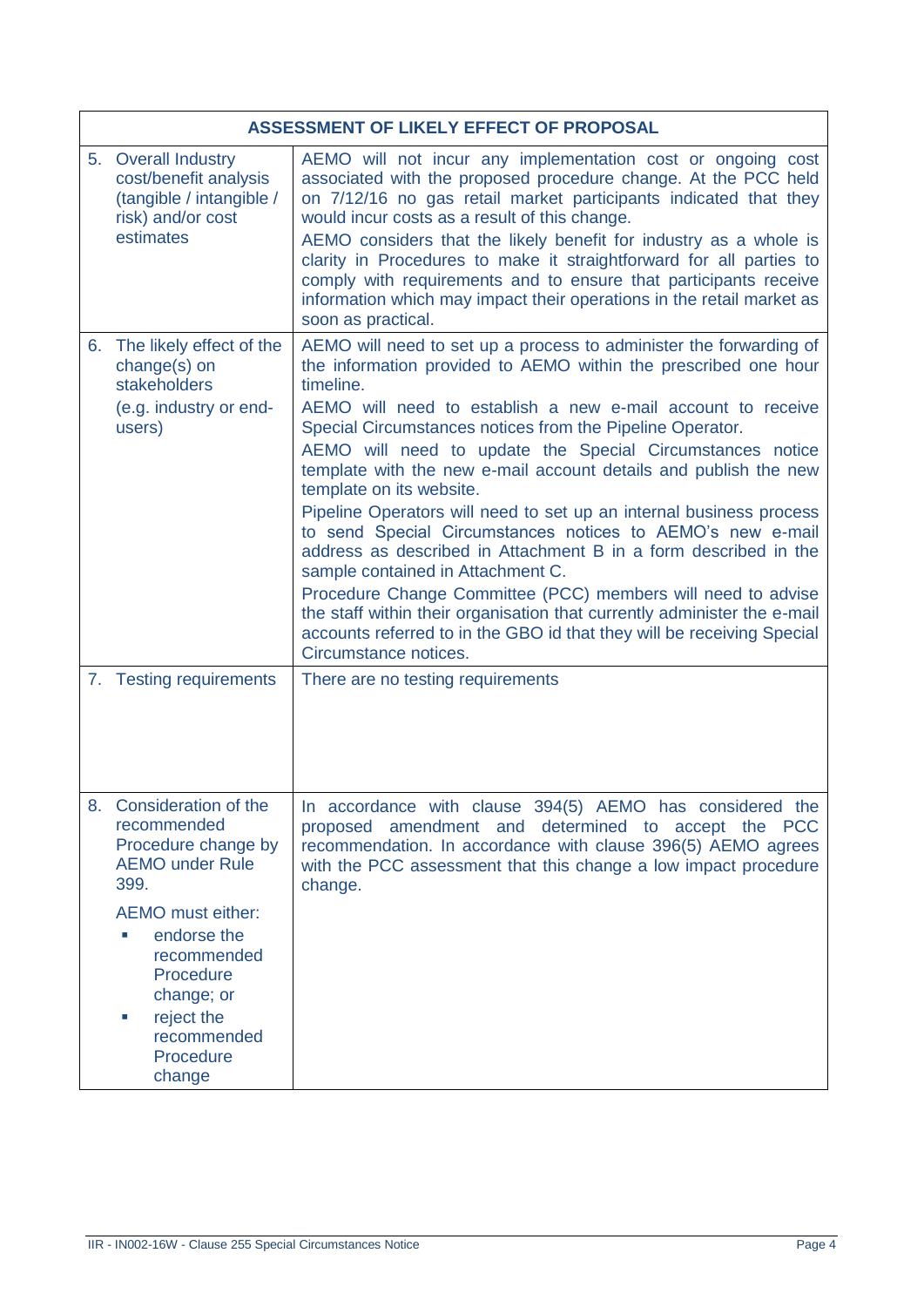| 9. Consultation forum<br>outcomes<br>(e.g. the conclusions<br>made on the<br>change(s), whether<br>there was unanimous<br>approval, any<br>dissenting views) | At its meeting on 07/12/16, the Pipeline Operators and the PCC<br>discussed the GMI developed by AEMO that outlined the proposed<br>amendments. Further minor amendments were agreed at this<br>meeting whereby the Pipeline Operators and the PCC unanimously<br>agreed to recommend the proposed procedure changes to AEMO<br>as a low impact procedure change.                                                                                                                                                                                                                                                                                                                                                                                                                                                                                                                                                                                                                                                             |
|--------------------------------------------------------------------------------------------------------------------------------------------------------------|-------------------------------------------------------------------------------------------------------------------------------------------------------------------------------------------------------------------------------------------------------------------------------------------------------------------------------------------------------------------------------------------------------------------------------------------------------------------------------------------------------------------------------------------------------------------------------------------------------------------------------------------------------------------------------------------------------------------------------------------------------------------------------------------------------------------------------------------------------------------------------------------------------------------------------------------------------------------------------------------------------------------------------|
| 10. Authorisation review:<br>does this<br>×.<br>Procedure change<br>impact the ACCC<br>authorisation?                                                        | The Australian Competition and Consumer Commission (ACCC)<br>granted Authorisations to REMCo to operate Chapter 5 (Allocation,<br>Reconciliation and Swing) and Chapter 6 (Compliance<br>and<br>Interpretation) of the RMPs and associated ancillary deeds. The<br>ACCC approved variations to the Authorisations to enable REMCo<br>to transfer administration to AEMO.<br>Authorisation is a process where the ACCC may grant protection<br>from legal action for anti-competitive conduct that might otherwise<br>breach the Competition and Consumer Act 2010 (the CCA) where<br>there is an offsetting public benefit from the conduct.<br>Changes to the RMP Chapters and ancillary deeds covered by the<br>Authorisations must be assessed to determine whether the change<br>impacts the Authorisation.<br>It has been determined that the proposed changes are procedural<br>and do not materially change the substantive obligations of AEMO<br>or participants and therefore do not impact the ACCC authorisation. |
| 11. Should the proposed<br>Procedure change be<br>made, (with or without<br>amendments)?                                                                     | AEMO recommends that the proposed amendments as described in<br>this IIR should be made without further amendments                                                                                                                                                                                                                                                                                                                                                                                                                                                                                                                                                                                                                                                                                                                                                                                                                                                                                                            |
| 12. If applicable, a<br>proposed effective<br>date for the proposed<br>Procedure change(s)<br>to take effect and<br>justification for that<br>timeline.      | The proposed amendments are to be published in a new version 2.0<br>of the RMP and a new version 5.3 Non-IT RMP Communications<br>that is targeted for an effective date of 31/03/17.                                                                                                                                                                                                                                                                                                                                                                                                                                                                                                                                                                                                                                                                                                                                                                                                                                         |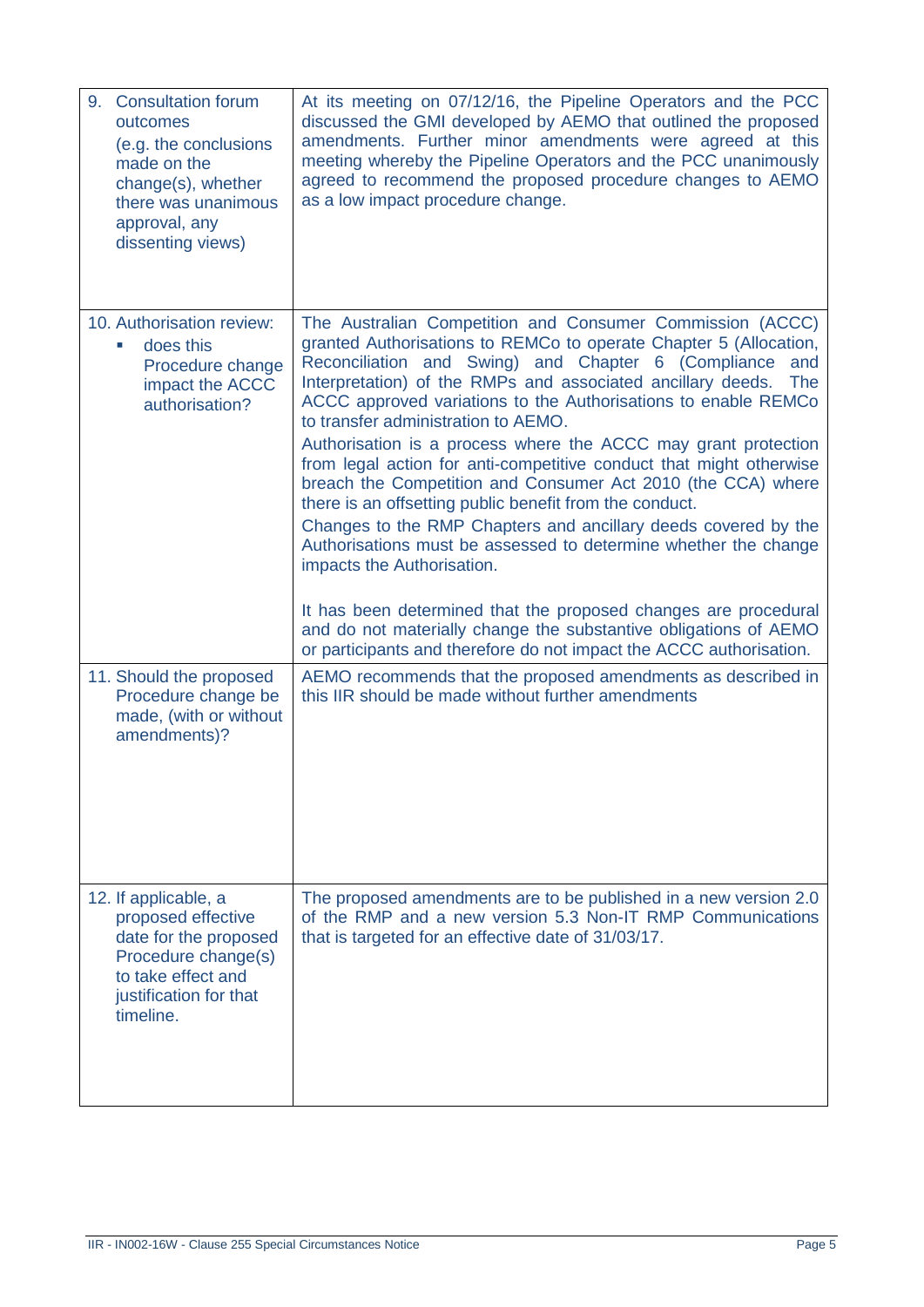#### **ATTACHMENT A – DOCUMENTATION CHANGES (SEE SECTION 3) Blue represents additions Red and strikeout represents deletions – Marked up changes**

As per clause 378B(a) of the RMP, the following is the proposed procedure change and any applicable alternative amendments as marked-up changes to the text of the procedures.

Red strikeout means delete and blue underline means insert

#### **255 Pipeline operator to inform of special circumstances**

{Note: The following is a guide to assist the *pipeline operator* in assessing whether it should provide a notice to *AEMO* under clause 255(1). The *pipeline operator* should consider:

The materiality of the special circumstances. That is, how material was the difference between what the *pipeline operator* injected vs. what *shippers* nominated for *injection* and/or the *swing service providers* requested for repayment. As a guide, a difference of greater than 15% of the gate station nameplate capacity should generally be considered material. Alternatively the pipeline operator should consider whether deliveries of gas into a subnetwork have been either partially or fully curtailed.

The Information Pack document "Non-IT RMP Communications" prescribes the e-mail address where notices under clause 255(1) should be sent.}

- (1) If the *pipeline operator* of a *pipeline* is aware of anything which prevented gas deliveries through the *gate point* on the *pipeline* being made in accordance with a *shipper's* request for *injections* or *swing service provider's* request for *repayment* (as applicable) under its *transmission contract* on a *gas day*, in a manner that may have contributed materially to *swing service*, then it must, as soon as practicable, give *AEMO* a description of the cause and circumstances of that prevention, and the manner in which *injections* or *repayments* (as applicable) were affected.
- (2) AEMO *AEMO* must, within 1 hour after receiving information under clause 255(1), *promptly* provide the same information to each person who has a *GBO identification* that is active. each *user* which gave an *allocation instruction*  allocating gas to a *shipper* in the *pipeline* for the *gas day*, and each *shipper*  named in each such *allocation instruction*.

{Note: For the avoidance of doubt, when providing the information in clause 255 (2) *AEMO* will use the e-mail address contained in the *GBO identification* table published on AEMO's website}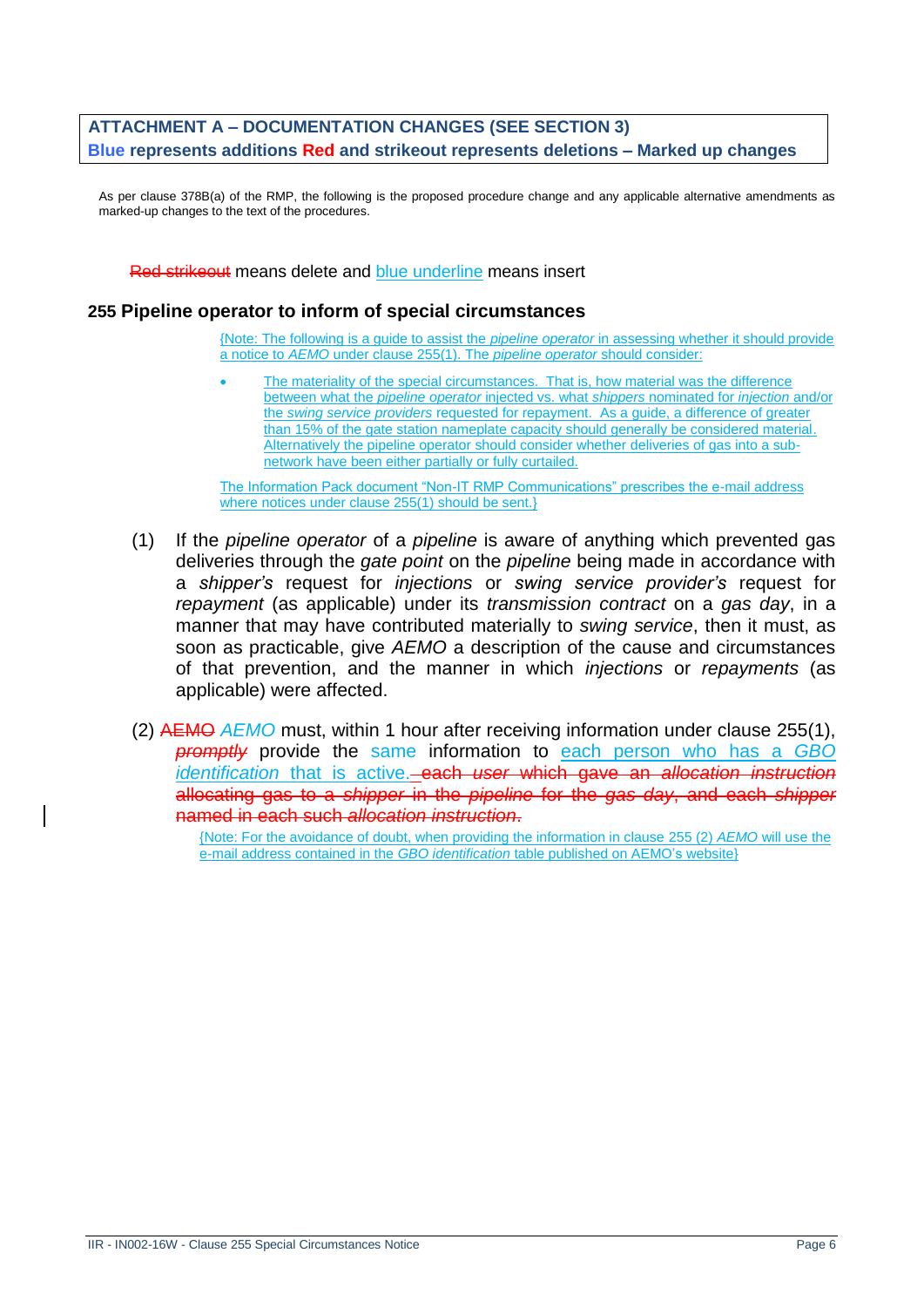### **Attachment B – Non-IT RMP Communications**

### Red strikeout means delete and **blue underline** means insert

| $255(1)$ WA  | Pipeline operator to inform of  | A pipeline operator to provide a special circumstances notice to AEMO                                      | The pipeline operators should email |
|--------------|---------------------------------|------------------------------------------------------------------------------------------------------------|-------------------------------------|
|              |                                 |                                                                                                            |                                     |
| only         | special circumstances (other    |                                                                                                            | lany notices to:                    |
|              | pipelines)                      |                                                                                                            | wa255notice@aemo.com.au             |
| $255(2)$ WA  |                                 | <b>Pripeline operator</b> AEMO to inform After receiving information from a pipeline operator that the gas | Unstructured email                  |
| only         | of special circumstances (other | provided through the gate-point varies materially from the shippers                                        |                                     |
|              | pipelines)                      | requests for injections, AEMO must promptly provide this information to                                    |                                     |
|              |                                 | each relevant user and shipper, each person who is required under                                          |                                     |
|              |                                 | clause 22(2) to have a GBO identification and status of the GBO                                            |                                     |
|              |                                 | identification is active                                                                                   |                                     |
| $277(1)$ M/A | Subecription for information    | A person may apply to AEMO to become a subscriber for a sub-petwork Eermal letter                          |                                     |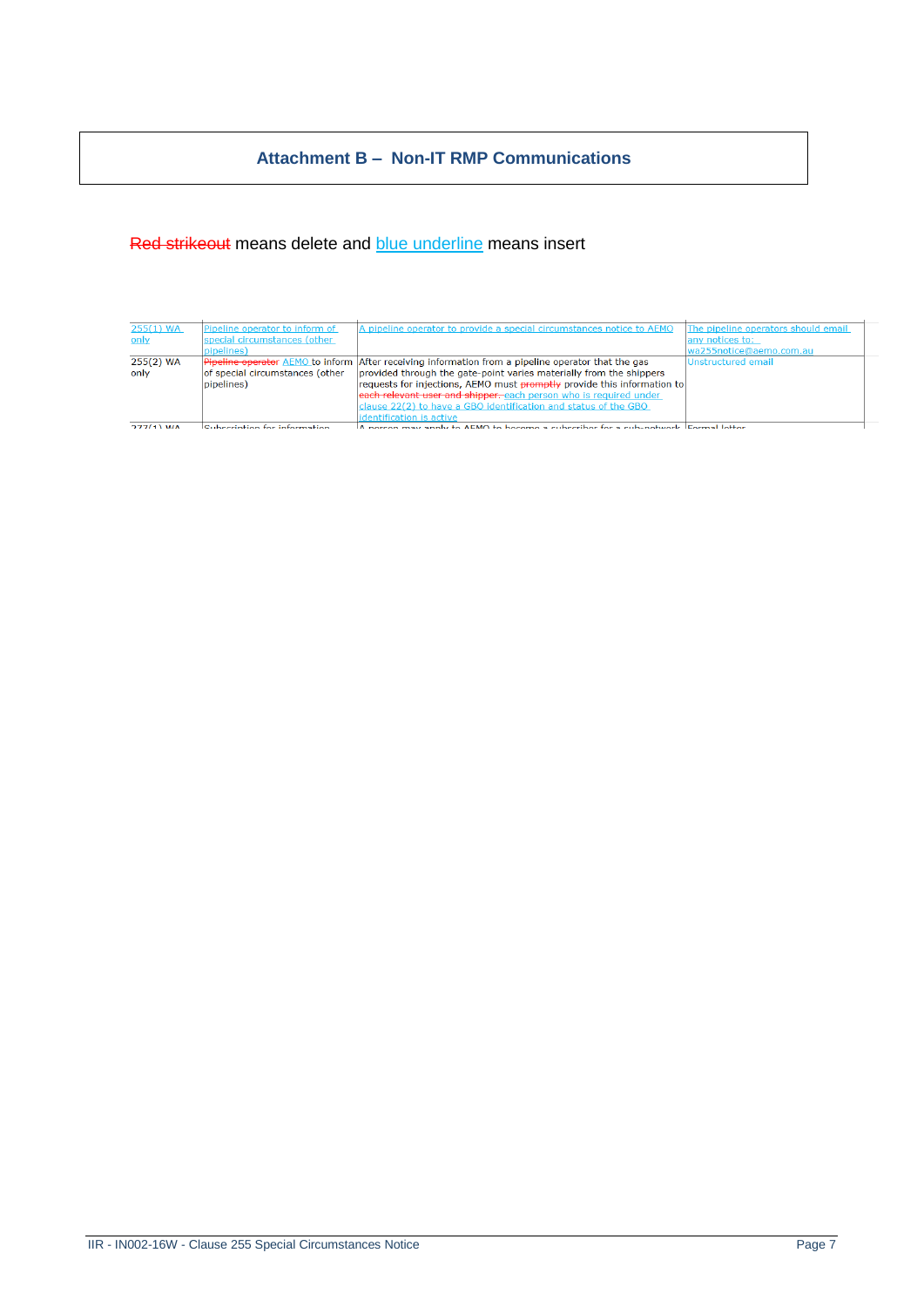### **Attachment C – Sample e-mail that the Pipeline Operator is to send**

**From:** Fred.Flinston@apa.com.au **Sent:** Wednesday, 9 November 2016 09:13 **To:** WA 255 Notice (CRM) <wa255notice@aemo.com.au> **Subject:** Clause 255 Special Circumstance notice from APA

Please do not reply to this e-mail.

Attached is a Clause 255 Special Circumstance notice.

If you have any question about this circumstance about this notice, contact the proponent. The contact details for the proponent is mentioned in the attached notice.

For any other questions please contac[t rmo@aemo.com.au](mailto:rmo@aemo.com.au)

<insert notice>